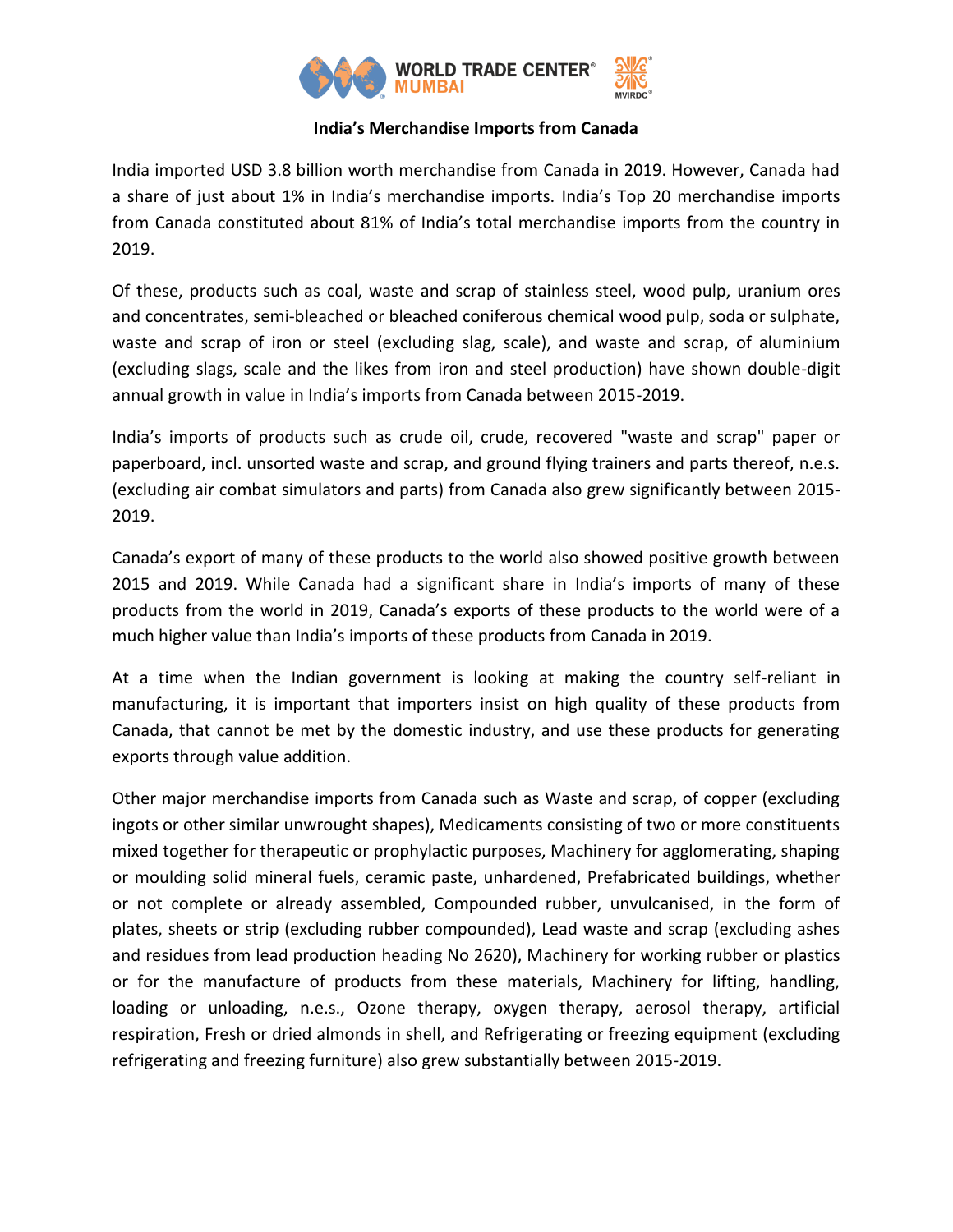

Canada's exports of these products to the world also showed annual growth in value of over 5% between 2015 and 2019. While Canada's exports of many of these products to the world were of a much higher value than India's imports of these products from Canada in 2019, Canada also had a low share in India's imports of these products from the world in 2019, suggesting potential for growth in India's imports of these products from Canada in future.

### **Notifications**

### **Press Information Bureau, Government of India**

Government expands support to artisans

<https://pib.gov.in/PressReleseDetail.aspx?PRID=1651736>

Ranking of states based on business reforms 2019

<https://pib.gov.in/PressReleseDetail.aspx?PRID=1651598>

SVEP extends business support services to 153 blocks in 23 states

<https://pib.gov.in/PressReleseDetail.aspx?PRID=1651525>

Transporting fertilizers through coastal shipping

<https://pib.gov.in/PressReleseDetail.aspx?PRID=1651281>

India should move towards global dominance in auto sector

<https://pib.gov.in/PressReleseDetail.aspx?PRID=1651329>

Imports and exports showing positive trend

<https://pib.gov.in/PressReleseDetail.aspx?PRID=1651202>

First ever Virtual buyer-seller meet for loose diamonds

<https://pib.gov.in/PressReleseDetail.aspx?PRID=1651278>